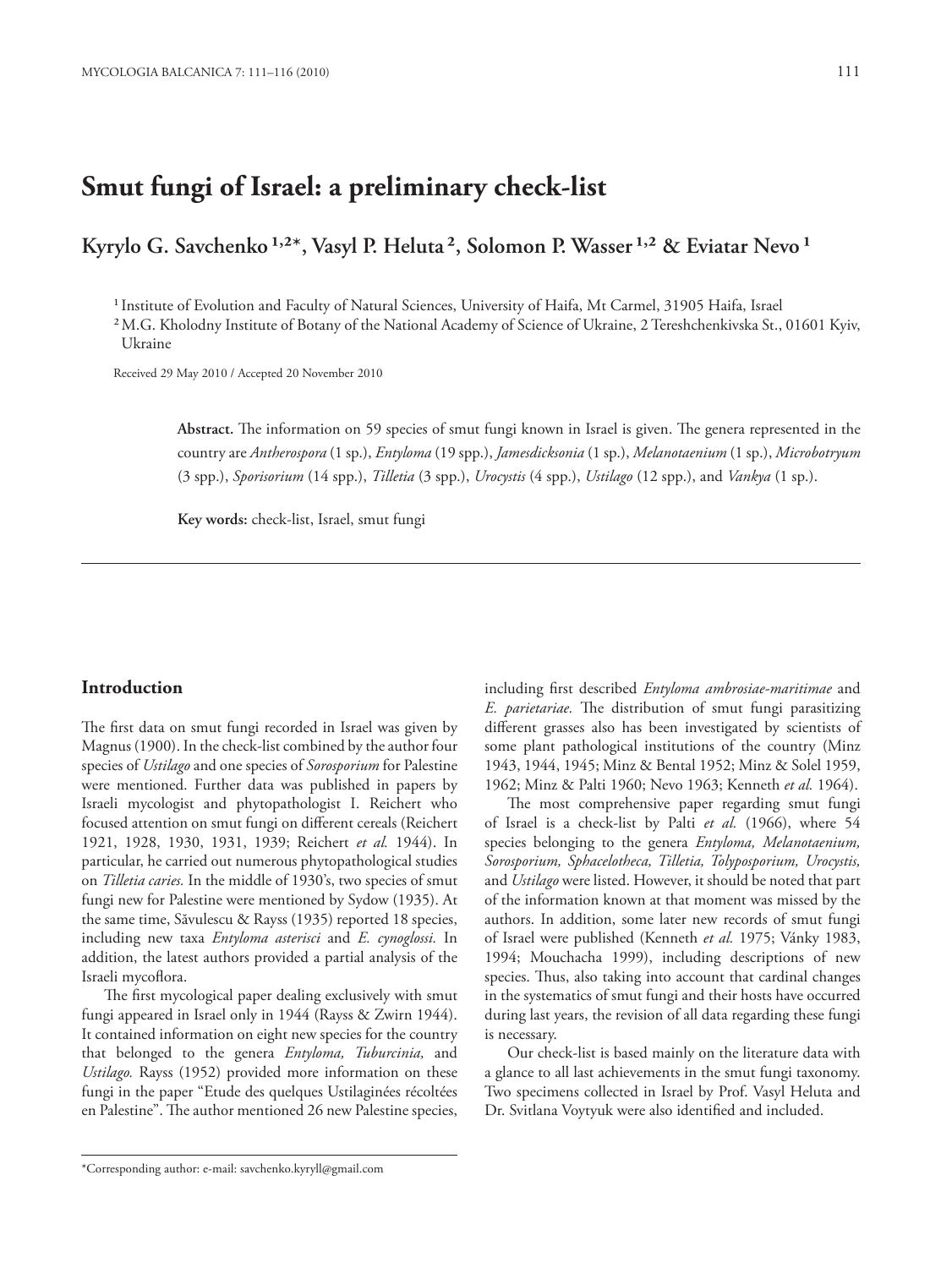## **List of species**

#### Class *Ustilaginomycetes*

## Order *Urocystidales*

## Family *Floromycetaceae*

## Genus *Antherospora* R. Bauer *et al.*

- 1. *A. urgineae* (Maire) R. Bauer *et al.* (recorded as *Ustilago urgineae* Maire) On *Urginea maritima* L.: Jerusalem, leg. E. Rabinovits
	- (Săvulescu & Rayss 1935).

## Family *Urocystidaceae*

#### Genus *Urocystis* Rabenh. ex Fuckel

- 1. *U. antipolitana* Magnus (recorded as *Tuburcinia antipolitana* (Magnus) Liro)
	- On *Anemone coronaria* L.: Abu Ghosh, 12 Apr 1935 (Săvulescu & Rayss 1935).
- 2. *U. gladiolicola* Ainsw.
	- On *Gladiolus* sp.: Israel (Palti *et al.* 1966).
- 3. *U. tritici* Körn. (recorded as *Tuburcinia tritici* (Körn.) Liro)
	- On *Triticum aestivum* L. (as *T. vulgare* Vill.): Qiryat 'Anavim, 6 May 1938 (Rayss & Zwirn 1944).
	- On *T. durum* Desf.: Deires-Sheikh, 12 Mar 1941 (Rayss & Zwirn 1944); Hartuv, 12 Mar 1941 (Minz 1944).
- 4. *Urocystis* sp. (recorded as *U. anemones* (Pers.) G. Winter)
	- On *Ranunculus asiaticus* L.: Alonim, 14 Mar 1940, leg. T. Kushnir (Rayss & Zwirn 1944); Carmel, 22 Jan 1938 (Palti *et al.* 1966).
	- Note. Because the smut on *R. asiaticus* is not *U. anemones*, we hope to find this fungus in Israel and then ascertain its species position.

#### Genus *Vankya* Ershad

- 1. *V. ornithogali* (J.C. Schmidt & Kunze) Ershad (recorded as *Ustilago ornithogali* (J.C. Schmidt & Kunze) J.G. Kühn)
	- On *Gagea reticularis* Salisb. (as *G. commutata* K. Koch): Jerusalem, 10 Mar 1953, leg. Sh. Nahmony (Rayss 1959).
	- On *Gagea* sp.: Jerusalem, 26 Mar 1935 (Săvulescu & Rayss 1935).

## Order *Ustilaginales*

## Family *Melanotaeniaceae*

#### Genus *Melanotaenium* de Bary

- 1. *M. cingens* Bref. (recorded as *M. hypogaeum* (Tul. & C. Tul.) Schellenb.)
	- On *Linaria* sp.: 'En Harod, 27 Mar 1924 (Palti *et al.* 1966).
	- Note. *Melanotaenium hypogaeum* parasitizes different *Kicxia* species and grows on the basal parts of stems. In the description of this specimen, Palti *et al.* (1966) mentioned that the fungus developed sori on the leaves. Thus, we have to refer this record to other smut, namely *M. cingens.*

Family *Ustilaginaceae*

#### Genus *Sporisorium* Ehrenb. ex Link

- 1. *S. aristidae-lanuginosae* (Maire) Vánky (recorded as *Spha celo theca aristidae-lanuginosae* Maire) On *Aristida plumosa* L. (as *A. lanata* Forssk.): Negev, 15 May 1951, leg. J. De-Angelis (Rayss 1952).
- 2. *S. consanguineum* (Ellis & Everh.) Vánky (recorded as *Sorosporium consanguineum* Ellis & Everh.) On *Aristida caerulescens* Desf.: Kefar Gil'adi, 2 Jul 1923 (Palti *et al.* 1966).
- 3. S. cruentum (J.G. Kühn) Vánky (recorded as Sphacelo*theca cruenta* (J.G. Kühn) Potter)
	- On *Sorghum halepense* Pers. (incl. *S. annuum* Trab.): Tel-el-Kadi, 5 May 1942, leg. A. Zlotnik (Rayss 1952); Nahaira, 4 Jul 1937 (Rayss 1952); Carmel, 1 Sep 1936 (Rayss 1952); Neve Yaar, 27 Aug 1955, leg. I. Palti (Rayss 1959); Ayyelet HaShahar, 10 Nov 1926 (Palti *et al.* 1966).
- 4. S. ehrenbergii (Kühner) Vánky (recorded as *Tolyposporium ehrenbergii* (J.G. Kühn) Pat.)
	- On *Sorghum vulgare* Pers.: Coastal Plain, Sep 1955 (Minz & Palti 1960); Huleh Valley, Jul–Sep 1955– 1959 (Minz & Palti 1960); Jordan Valley, Sep 1955 (Minz & Palti 1960).
- 5. *S. erianthi* (Syd. & P. Syd.) Vánky (recorded as *Ustilago erianthi* Syd. & P. Syd.) On *Erianthus ravennae* P. Beauv.: Sodom, 15 Jun 1939 (Rayss 1952).
- 6. *S. formosanum* (Sawada) Vánky (recorded as *Sorosporium punctatum* Malençon & Yen) On *Panicum numidianum* Lam.: Israel (Palti *et al.*
	- 1966).
	- On *P. repens* L.: Yarkon banks, 12 May 1935 (Rayss 1952); Wadi Falik, 4 Sep 1951 (Rayss 1952).
- 7. *S. penniseti* (Rabenh.) Ershad

On *Pennisetum asperifolium* Kunth: Wadi Yas'ur (Carmel), 27 May 1926 (Palti *et al.* 1966, as *Sphacelotheca penniseti* (Rabenh.) Reichert)

- On *P. orientale* Rich.: Mount Carmel, Nahal Oren, 22 Mar 2004, leg. V. Heluta & S. Voytyuk.
- 8. *S. polliniae* (Magnus) Vánky

On *Pollinia distachya* Spreng. (as *Andropogon dysta*chyos L.): Judaea, Jaffa, Bab-el-Wah, 15 May 1897, leg. J. Bornmüller (Vánky 1994).

- Note. Cited specimen was revised by Vánky (1994) and it is a type of *S. polliniae.*
- 9. *S. reilianum* (J.G. Kühn) Langdon & Full. On *Sorghum vulgare* Pers.: Israel (Minz 1945, as *S. reiliana* (J.G. Kühn) G.P. Clinton).
	- On *S. halepense* Pers.: Israel (Kenneth *et al.* 1975, as *Sorosporium simii* Pole-Evans).
- 10. *S. schweinfurthianum* (Thüm.) Vánky
	- On *Imperata cylindrica* (L.) P. Beauv.: Yafo, 12 May 1887 (Săvulescu & Rayss 1935, as *Sphacelotheca schweinfurthiana* (Thüm.) Sacc.); Israel (Palestine) (Magnus 1900, as *Ustilago schweinfurthiana* Thüm.).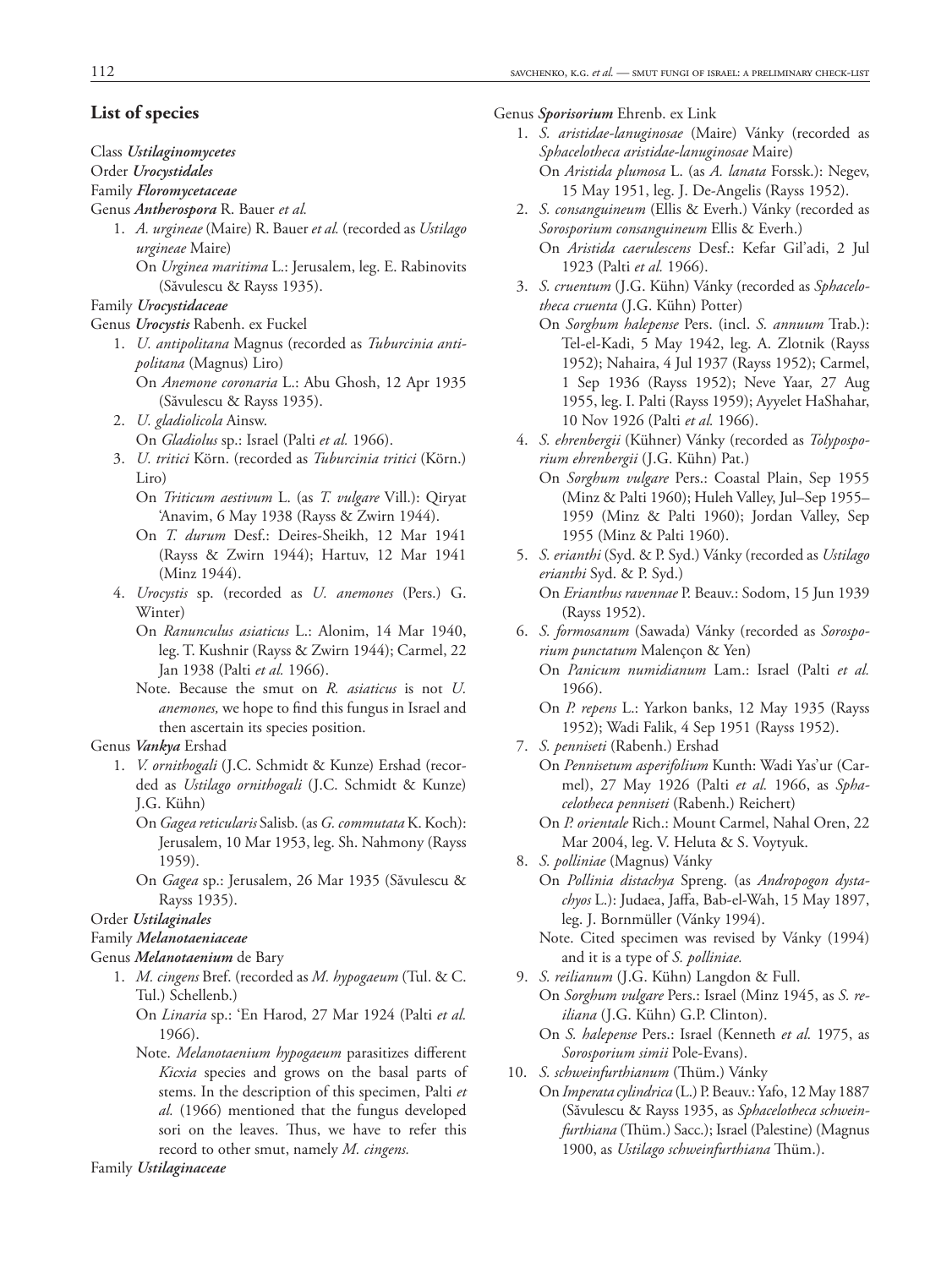- 11. *S. sorghi* Ehrenb. ex Link (recorded as *Sphacelotheca sorghi* (Ehrenb. ex Link) G.P. Clinton)
	- On *Sorghum vulgare* Pers. (incl. *S. bicolor* (L.) Moench, *S. cernuum* Willd.): Jerusalem, 6 Jul 1945, leg. Z. Bumstein (Rayss 1952); Tulkarem, 15 Jul 1934 (Rayss 1952); Israel (Săvulescu & Rayss 1935; Reichert 1939).
- 12. *S. tricholaenae* (Henn.) Vánky
	- On *Tricholaena teneriffae* (L.f.) Link: Wadi el Kelt near Jericho, 14 Apr 1909, leg. F. Nábelek (Vánky 1994); Israel (Palestine) (Sydow 1935, as *Ustilago tricholaenae* Henn.).
- 13. *S. vanderystii* (Henn.) Langdon & Full. (recorded as *Spha celotheca andropogonis* (Opiz) Bubák)
	- On *Hyparrhenia hirta* (L.) Stapf (as *Andropogon hirtus* L.): Bab-el-Wad, 31 Jan 1936 (Rayss 1952); Benei-Berak, 9 Mar 1938 (Rayss 1952); Kefar Vitkin, 7 May 1939 (Rayss 1952).
	- Note. Mentioned *Sphacelotheca andropogonis* (current name is *Sporisorium andropogonis*) does not grow on the inflorescences of *Hyparrhenia* species (Vánky 2006), but this part of these hosts can be infected by *Sporisorium vanderystii*. Both species are very morphologically similar. However, they considerably differ from each other by the character of spore germination (Vánky 1994). Thus, we provisory refer Israel specimens to *S. vanderystii.*
- 14. *Sporisorium* sp. (recorded as *Sphacelotheca andropogonis*  (Opiz) Bubák and *Sorosporium reilianum* (J.G. Kühn) McAlpine)
	- On *Pollinia distachya* Spreng. (as *Andropogon dystachyos* L.): Judea, 20 Aug 1938, leg. J. Jacubovitsch (Rayss 1952); Zikhron Ya'aqov, 6 Oct 1935 (Săvulescu & Rayss 1935); Israel (Palestine) (Magnus 1900).
	- Note. Two smut species, *S. distachyum* Vánky and *S. polli niae*, can parasitize *P. distachya.* To ascertain species position of these fungi, we will try to find old collections and collect new specimens of these smuts.

Genus *Ustilago* (Pers.) Roussel

- 1. *U. aschersoniana* A.A. Fisch. Waldh.
	- On *Cutandia memphitica* (Spreng.) Benth.: Revivim, 6 May 1950 (Rayss 1952).
- 2. *U. avenae* (Pers.) Rostr. (recorded as *U. nigra* Tapke and *U. perennans* Rostr.)
	- On *Arrhenatherum avenaceum* P. Beauv. (as *A. palaestinum* Boiss.): Israel (Palestine) (Magnus 1900).
	- On *Avena barbata* Brot.: Jerusalem, 7 May 1935, 6 Oct 1935, 25 May 1943 (Săvulescu & Rayss 1935); Moza, 13 Apr 1935 (Săvulescu & Rayss 1935).
	- On *A. sativa* L.: Israel (Palestine) (Magnus 1900); Nahlath-Itzhak, 4 Mar 1933, leg. N. Naftolsky (Rayss 1959); Israel (Reichert 1939).
- On *A. sterilis* L.: Haifa-Carmel, 9 May 1949 (Rayss 1952); Kabbara, 21 Mar 1951 (Rayss 1952); Safad, 30 Mar 1951 (Rayss 1952).
- On *Hordeum vulgare* L.: Israel (Minz 1944).
- 3. *U. bromivora* (Tul. & C. Tul.) A.A. Fisch. Waldh. On *Bromus macrostachys* Desf.: Afula, 27 Apr 1930, leg. N. Naftolsky (Rayss 1959, as *U. bromivora* f. sp. *bromi-macrostachyi* Kze).
	- On *B. madritensis* L.: Wadi Qarn, 4 Apr 1942, leg. M. Gurewitsch (Rayss 1952).
	- On *B. scoparius* L.: Afula, 7 Jul 1932 (Palti *et al.* 1966).
- 4. *U. bullata* Berk. (recorded as *U. brachypodii-distachyi* Maire)
	- On *Brachypodium distachyum* P. Beauv.: Beersheba, 30 May 1942, leg. M. Zohary (Rayss 1952).
- 5. *U. cynodontis* (Pass.) Henn.
	- On *Cynodon dactylon* (L.) Pers.: Moza, 12 Apr 1935 (Săvulescu & Rayss 1935); Miqwe Yisra'el, 12 Sep 1934 (Săvulescu & Rayss 1935); Nablus, 2 Apr 1935 (Săvulescu & Rayss 1935); 'En Harod, 25 Oct 1930 (Săvulescu & Rayss 1935).
- 6. *U. hordei* (Pers.) Lagerh. (recorded as *U. levis* (Kellerm & Swingle) Magnus and *U. kolleri* Wille)
	- On *Avena fatua* L. (= *A. byzantina* K. Koch): Israel (Săvulescu & Rayss 1935).
	- On *A. sativa* L.: Nahlath-Izhak, 4 Mar 1933, leg. N. Naftotsky (Rayss 1959); Israel (Reichert 1939).
	- On *Hordeum vulgare* L.: Israel, from late February to early July (Reichert 1928).

- On *Zea mays* L.: Kiryat-Bialik, 27 Aug 1940, leg. M. Seckbach; Ashdoth-Ya'acov, 1 Oct 1943, leg. M. Volman (Rayss 1952); Dan, 15 Aug 1946 (Rayss 1952); Israel (Reichert 1939, Kenneth *et al.* 1975).
- 8. *U. nuda* (C.N. Jensen) Rostr.
	- On *Hordeum hexastichon* L.: Metulla, 24 Apr 1935 (Săvulescu & Rayss 1935); Judean Desert, 9 Apr 1935 (Săvulescu & Rayss 1935).
	- On *H. vulgare* L. (incl. *H. sativum* Pers.): Nahlath-Izhak, 25 Feb 1933, leg. N. Naftolsky (Rayss 1959); Israel, from late February to June (Reichert 1939).
	- On *Hordeum* sp.: Tabah, 8 Apr 2005, leg. V. Heluta & S. Voytyuk.
- 9. *U. striiformis* (Westend.) Niessl (recorded as *U. brizae* (Ule) Liro)

On *Briza maxima* L.: Jerusalem, 28 Apr 1945, leg. D.V. Zaitschek (Rayss 1952).

- 10. *U. trichophora* (Link) Kunze
	- On *Echinochloa colonum* (L.) Link: Gheva, 13 Sep 1945, leg. D. Rijik (Rayss 1952); En Harod, 12 Mar 1932 (Palti *et al.* 1966).
- 11. *U. tritici* (Pers.) C.N. Jensen, Kellerm. & Swingle On *Triticum aestivum* L. (as *T*. *vulgare* Vill.): Israel (Reichert 1939).
	- On *T. durum* Desf.: Israel (Reichert 1939).

<sup>7.</sup> *U. maydis* (DC.) Corda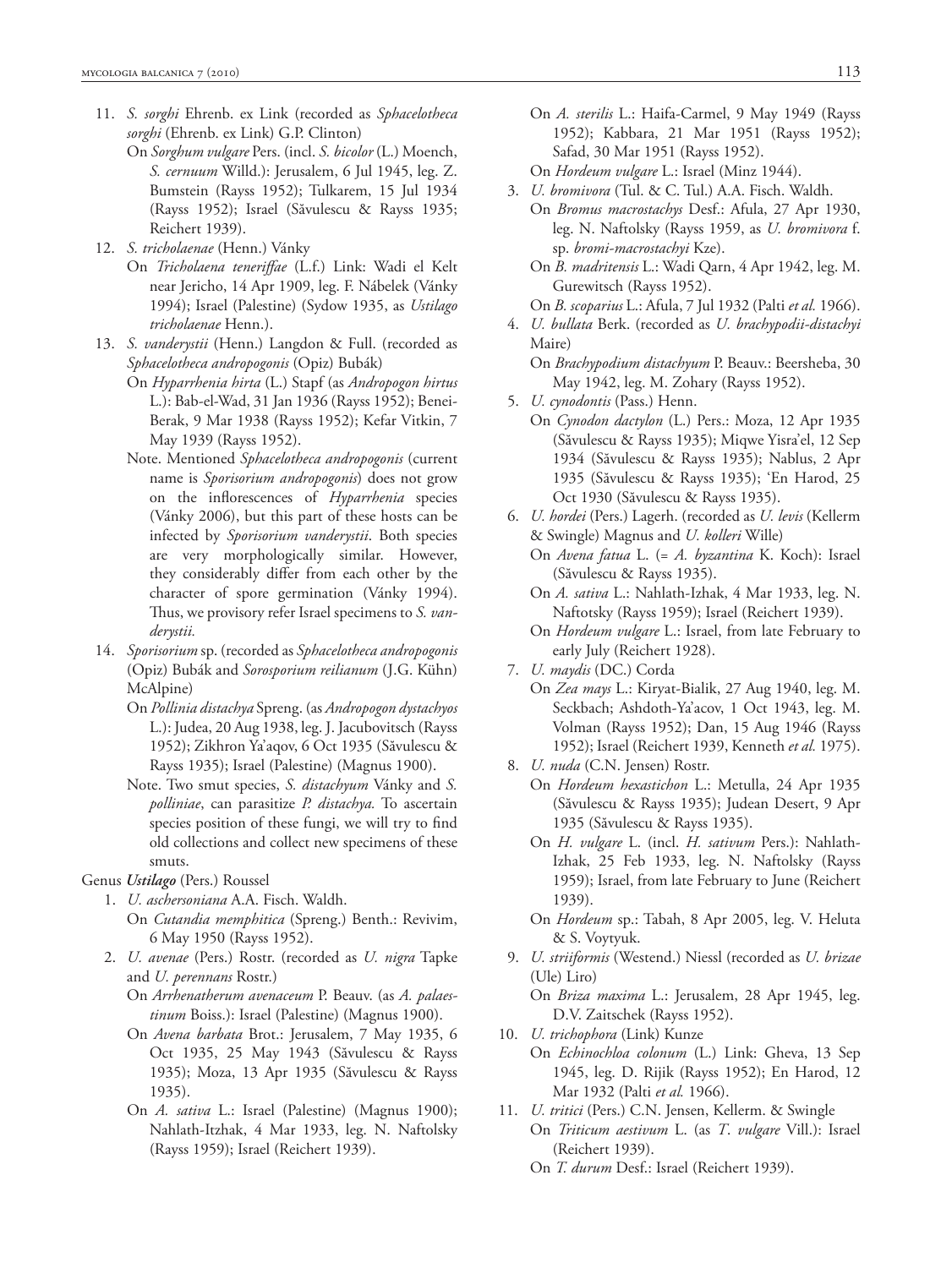- 12. *Ustilago* sp.
	- On *Hordeum spontaneum* K. Koch: Kinneret, 14 Apr 1932 (Palti *et al.* 1966).
	- Note. Th ree *Ustilago* species, viz *U. avenae, U. hordei* and *U. nuda,* can parasitize barley in Israel. It is necessary to carry out microscopic examination to identify this record.

Class *Exobasidiomycetes*

- Order *Georgefischeriales*
- Family *Georgefischeriaceae*
- Genus *Jamesdicksonia* Thirum., Pavgi & Payak
	- 1. *J. dactylidis* (Pass.) R. Bauer *et al.*
		- On *Hordeum distichon* L.: Mishram Haemeq, 7 May 1957 (Kenneth *et al.* 1964, as *Entyloma korchinskii*  Lavrov).
		- On *H. spontaneum* K. Koch: Newe Eitan, 6 May 1957 (Kenneth *et al.* 1964, as *E. korchinskii*); Israel (Pales tine) (Sydow 1935, as *E. crastophylum* Sacc.).
		- On *H. vulgare* L.: Newe Eitan, 6 May 1957 (Kenneth *et al.* 1964, as *E. korchinskii*).

#### Order *Tilletiales*

#### Family *Tilletiaceae*

Genus *Tilletia* Tul. & C. Tul.

- 1. *T. bromi* (Brockm.) Brockm. (recorded as *T. narduri*  Unamuno)
	- On *Festuca aleppica* Hochst. ex Steud. (as *Nardurus orien talis* Boiss.): Jerusalem, 26 Apr 1935 (Săvulescu & Rayss 1935).
- 2. *T. caries* (DC.) Tul. & C. Tul. (recorded as *T. tritici* (Bjerk.) G. Winter)
	- On *Triticum aestivum* L. (as *T. vulgare* Vill.): Israel, inoculation (Reichert 1928).
	- On *T. dicoccoides* (Körn. ex Asch. et Graebn.) Aarons.: Israel, inoculation (Reichert 1928).
	- On *T. durum* Desf.: Dahriya; Safad (soc. *T. laevis* J.G. Kühn) (Rayss 1952); Es-Salt (soc. *T. laevis*) (Rayss 1952); El Bireh; Ramallah (soc. *T. laevis*) (Rayss 1952); Jerusalem (Rayss 1952); Israel (Reichert 1928).
	- On *T. polonicum* L.: Israel, inoculation (Reichert 1928).
	- On *T. ventricosum* Ces., Pass. & Gibelli (as *Aegilops ventri cosa* Tausch): Israel, inoculation (Reichert 1931).
- 3. *T. laevis* J.G. Kühn.
	- On *Triticum aestivum* L. (as *T. vulgare* Vill.): Ghiv'at Brenner, 29 Jun 1932 (Rayss, 1952); Haifa, 15 Jan 1949, leg. J. Alson (Rayss 1952).
	- On *T. durum* Desf.: Dahriya, El Bireh, Es-Salt, Ramallah, Safad (soc. *T. caries* (DC.) Tul. & C. Tul.) (Rayss 1952); Ain-Yabroud, Jerusalem, Naouria, Naourum, Sarona (Rayss 1952).

Order *Entylomatales*

#### Family *Entylomataceae*

#### Genus *Entyloma* de Bary

1. *E. ambrosiae-maritimae* Rayss

- On *Ambrosia maritima* L.: on the schore of Yarkon river, Tel-Aviv, 4 Sep 1951 (Rayss 1952; Mouchacca 1999).
- 2. *E. asterisci* Savul. & Rayss On *Asteriscus pigmaeus* Coss. & Dur.: Judean desert, 28 Feb 1935 (Săvulescu & Rayss 1935).
- 3. *E. bupleuri* Lindr.
	- On *Bupleurum lancifolium* Hornem. subsp. *subovatum* (Link ex Spreng.) O. Bolòs & Vigo (as *B. subovatum* Link ex Spreng.): Mikhev Israel, 6 Apr 1942 (Rayss 1952).
- 4. *E. calendulae* (Oudem.) de Bary
	- On *Calendula aegyptiaca* Desf.: Hedera, 10 Mar 1942 (Rayss 1952).
	- On *C. persica* C.A. Mey: Judean desert, 28 Feb 1935 (Săvulescu & Rayss 1935).
	- On *Calendula* sp.: Qiryat 'Anavim, 10 Jan 1935 (Săvulescu & Rayss 1935); Qv. Shiller (Gan Shelomo), 19 Feb 1947 (Palti *et al.* 1966).
- 5. *E. catananchis* Cif. ex Vánky On *Catananche lutea* L.: Jerusalem, 18 Apr 1942, leg.
	- H. Habelska (Rayss & Zwirn 1944).
- 6. *E. cynoglossi* Savul. & Rayss On *Cynoglossum creticum* Mill.: Qiryat 'Anavim, 4 Mar 1931 (Săvulescu & Rayss 1935).
- 7. *E. dahliae* Syd. & P. Syd. On *Dahlia variabilis* Desf.: Ramat Gan, 12 Dec 1944 (Rayss & Zwirn 1944).
- 8. *E. fumariae* J. Schröt. On *Fumaria judaica* Boiss.: Gesher Haziv, 23 Mar 1955 (Rayss 1959).
- 9. *E. fuscum* J. Schröt. On *Glaucium grandiflorum* Boiss. & A. Huet: Jerusalem, 24 Mar 1937 (Rayss 1959, as *E. fragosoi* Cif.).
	- On *Papaver rhoeas* L.: Jericho, 21 Apr 1945, leg. D. Rijik & T. Kushnir (Rayss 1952).
	- On *Papaver* sp.: Rehovot, 14 Feb 1938 (Palti *et al.* 1966).
- 10. *E. meliloti* McAlpine On *Melilotus sulcatus* Desf.: Magdi'el, 10 May 1943, leg. H. Habelska (Rayss & Zwirn 1944).
- 11. *E. mediterraneum* Syd. On *Pallenis spinosa* Cass.: Jerusalem, 22 Mar 1935 (Săvulescu & Rayss 1935).
- 12. *E. microsporum* (Unger) J. Schröt. On *Ranunculus asiaticus* L.: Wadi Fedjaz, 24 Feb 1957, leg. A. Grizi (Rayss 1959).
- 13. *E. parietariae* Rayss On *Parietaria alsinifolia* Delile: Judean desert, 13 Mar 1937 (Rayss 1952).
	- On *P. judaica* L.: Judea, Bab-el-Wad, 9 Feb 1936; Judean desert, 13 Feb 1940 (Rayss 1952, 1959; Mouchacca 1999).
- 14. *E. ranunculi-repentis* Sternon (recorded as *E. ranunculorum* Liro)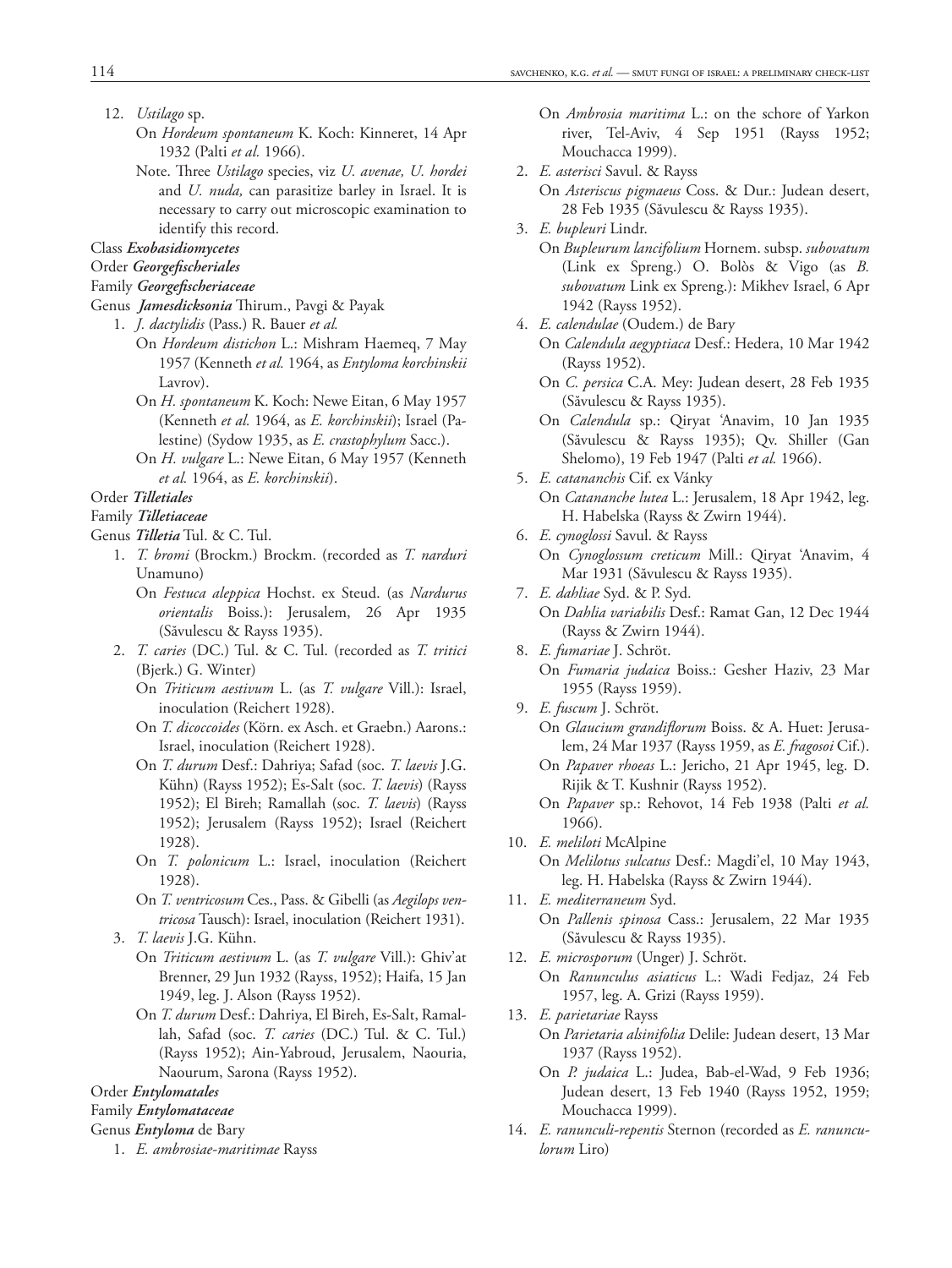- On *Ranunculus asiaticus* L.: Mont Jermak, 27 Feb 1951 (Rayss 1952).
- 15. *E. rhagadioli* Pass.
	- On *Rhagadiolus stellatus* Gaertn. subsp. *edulis* (Gaertn.) O. Bolòs & Vigo (as *R. edulis* Gaertn.): Deir-Amar, 8 May 1951, leg. D. Zohary (Rayss 1952).
		- On *R. stellatus* Gaertn.: Jerusalem, 31 Mar 1937, leg. H. Habelska (Rayss 1952).
- 16. *E. serotinum* J. Schröt. (recorded as *E. boraginis* Cif.) On *Symphytum palaestinum* Boiss.: Bet HaKerem, 30 Mar 1939 (Rayss & Zwirn 1944).
- 17. *E. taraxaci* Vánky
	- On *Taraxacum megalorrhizon* Hand.-Mazz.: Jerusalem, 25 Feb 1936, leg. Rattan (Vánky 1983).
	- On *Taraxacum* sp.: Rishon Le Zion, 13 Dec 1937 (Palti *et al.* 1966).
	- Note. The latest record was mentioned as *Entyloma* sp., but only *E. taraxaci* is known on *Taraxacum* in the world. In addition, the type specimen of this species was collected in Israel, about 60 km far from the record. Thus, we provisory refer this record to *E. taraxaci.*
- 18. *E. tolpidis* Unamuno
	- On *Tolpis altissima* Pers.: Moza, 20 Jan 1935 (Săvulescu & Rayss 1935).
- 19. *Entyloma* sp. (recorded as *E. eryngii-tricuspidati* Maire) On *Eryngium creticum* Lam.: Jerusalem, 24 Apr 1942 (Rayss & Zwirn 1944).
	- Note. *Entyloma eryngii-tricuspidati* was described on *Eryngium tricuspidatum* L. from the North Africa. Rayss and Zwirn (1944) supposed that *E. creticum* probably is a new host for the fungus. However, Vánky (2009) wrote about seven *Entyloma* species on seven *Eryngium* species. All these smuts are highly specialized parasites. Each of the host species was infected only by one fungus. *Eryngium creticum* was not mentioned among these hosts. Therefore, the smut fungus parasitizing this plant probably is a new species. However, without molecular phylogenetic analyses it is impossible to solve this problem (Vánky pers. comm.). It should be noted that on *E. creticum Entyloma eryngii* in the Greece was reported (Pantidou 1973).

#### Class *Microbotryomycetes*

#### Order *Microbotryales*

Family *Microbotryaceae*

```
Genus Microbotryum Lév.
```
- 1. *M. cordae* (Liro) Vánky (recorded as *Ustilago cordai*  Liro)
	- On *Polygonum acuminatum* Kunth: near lake Houleh, 18 Jul 1924 (Rayss 1952).
- 2. *M. jehudanum* (Zundel) Vánky (recorded as *Ustilago jehu dana* Zundel)
	- On *Silene apetala* Willd.: Jerusalem, 25 Mar 1935, leg. A. Grisi (Rayss 1952).
- Note. *Ustilago jehudana* was described by Zundel (1944) from the anthers of *Silene apetala* on Palestinian materials. Later, Denchev (1997) investigated the type specimen of *U. jehudana*, and showed that it was an ovariicolous, non-antheriicolous fungus. He corrected the diagnosis and proposed a new combination *Bauchinus jehudanus*  (Zundel) Denchev. Then, *U. jehudana* was transferred into the genus *Microbotryum* (Vánky 1998). According to recent molecular phylogenetic analyses, ovariicolous *Microbotryum* species were clustered together with antheriicolous ones (Kemler *et*  al. 2006). Thus, the genus *Microbotryum* seems to be a natural group and *M. jehudanum* is a current name for *U. jehudana.*
- 3. *M. scorzonerae* (Alb. & Schwein.) G. Deml & Prillinger (recorded as *Ustilago scorzonerae* (Alb. & Schwein.) J. Schröt.)
	- On *Scorzonera papposa* DC.: Gilboa', 25 Mar 1944, leg. D. Rizik (Rayss & Zwirn 1944).

## **Doubtful records**

- 1. *Entyloma xanthii* Massalongo
	- On *Xanthium strumarium* L.: Wadi Falik, 4 Sep 1951; Gan Schmuel, 28 Sep 1951; Tel-Aviv, near Yarkon River, 4 Sep 1951 (Rayss 1952).
	- Note. Vánky (1994) checked the holotype of the species from Italy and concluded that it is not a smut fungus. Accurate identification of smuts on *Xanthium* collected in Israel will be feasible after revision of appropriate specimens, if they are, to be sure stored in Israeli herbaria.
- 2. Unidentified smut fungus (recorded as *Ustilago* sp.) On *Paspalum dilatatum* Poir.: Israel (Kenneth *et al.* 1975).
	- Note. Eight species of smut fungi belonging to different genera are known on this host (Vánky 2007). It is necessary to carry out microscopic examination of the respective specimen to identify this record.

## **Discussion**

At least 59 species of smut fungi are known in Israel as yet. These species referred to 10 genera, eight families, six orders and three classes of the *Basidiomycota*. Most of them belong to the genera *Entyloma* (19 species, including four endemic for Israel), *Sporisorium* (14 species), and *Ustilago* (12 species). The genus *Urocystis* is presented by 4 species, *Microbotryum* and *Tilletia* are presented by 3 species each, and the remaining genera, viz *Antherospora, Jamesdicksonia, Melanotaenium,* and *Vankya*, only by one species each. The flora of Israel includes both Mediterranean, Irano-Turanian, and Saharo-Arabian